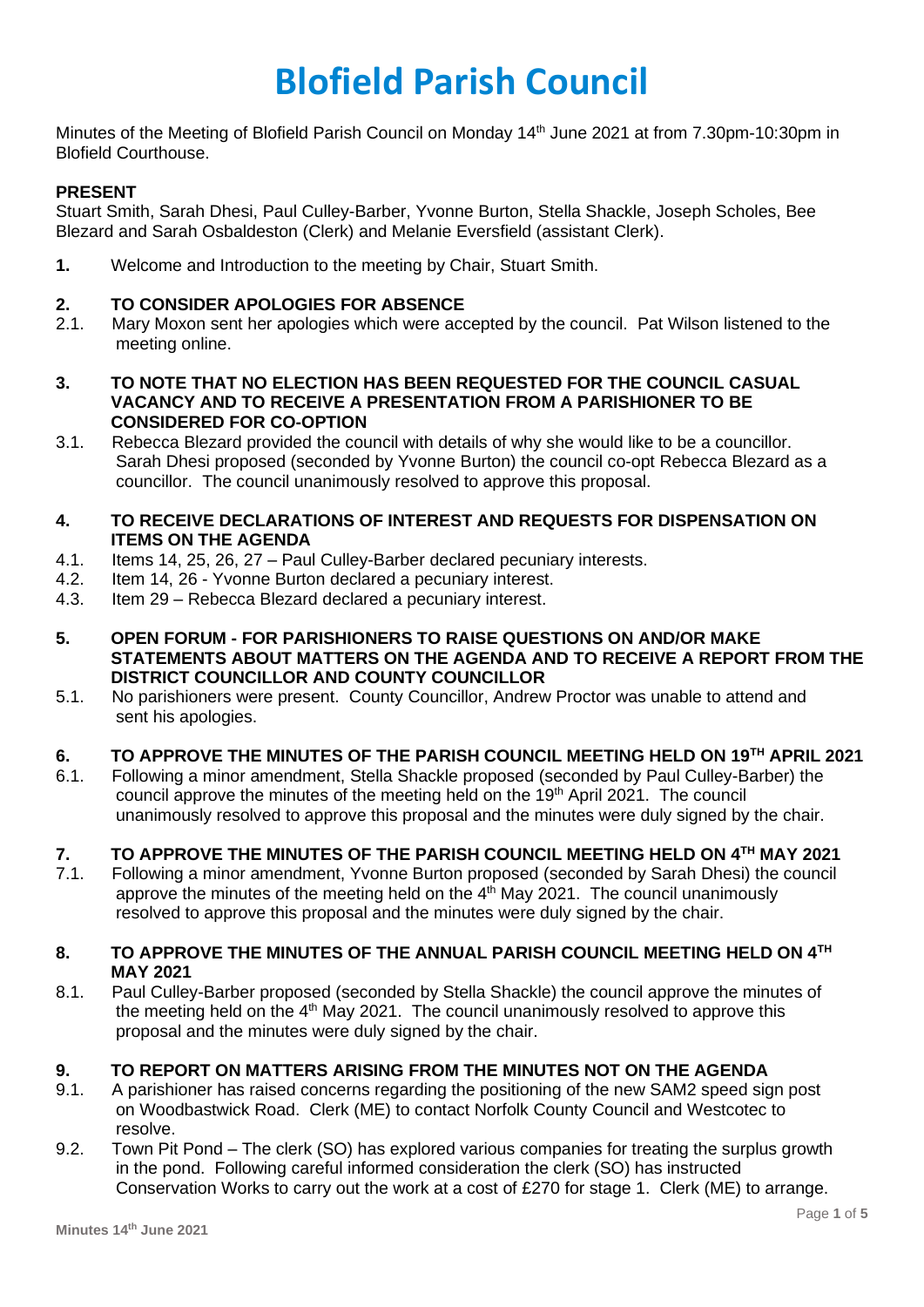# **10. TO RECEIVE A REPORT ON MARTY'S MARSH AND APPROVE ALL NECESSARY ACTIONS**

- 10.1. The council are awaiting information on when the Brundall Parish Council meeting so the council can speak on the proposed friendship bridge. Sarah Dhesi and Yvonne Burton hope to attend.
- 10.2. A successful working party met on  $12<sup>th</sup>$  June 2021 and cleared the path and various other tasks. As the council have under 16's interested in helping on the working party, clerk (ME) to investigate children restrictions to ensure the council are compliant. The next working party is 10<sup>th</sup> July 2021. Bure Valley Conservation Group have a working party on site on Wednesday 22<sup>nd</sup> September 2021.
- 10.3. Marty's Marsh has been shortlisted for a CPRE award. With 12 applications they have been shortlisted to 3. The CPRE committee have visited the site and were impressed with what they saw.
- 10.4. The bench, dog waste bin and information boards will soon be installed on site.
- 10.5. The council agreed to arrange a formal open date for Marty's Marsh after the 19<sup>th</sup> July 2021. Clerk (ME) to arrange.
- 10.6. The council agreed to hedgehogs being released on Marty's Marsh if the site is suitable.
- 10.7. A quotation for work to the culvert bank has been received for consideration with alternative options.
- 10.8. The tree survey will take place at the end of June.
- **11. TO RECEIVE AN UPDATE FOLLOWING CHURCHYARD HEADSTONE INSPECTION AND CHURCHYARD INSPECTION AND AGREE ANY NECESSARY ACTIONS**
- 11.1. Melanie Eversfield reported that a churchyard inspection took place on the 10<sup>th</sup> June 2021. Overgrown vegetation on the churchyard public right of way needs removing and this will be done by David Pilch. Clerk (ME) to establish if further work is required to clear the growth under the matting laid down two years ago.
- 11.2. A headstone inspection has been completed by the stonemason and a detailed report received with categorised risk for each headstone. 297 headstones were graded, with 22 headstones at immediate action required and 13 headstones categorised as significant movement. Clerk (ME) to obtain quotations for the repairs of these headstones.
- 11.3. Clerk (ME) to chase the safety sign faculty request.
- **12. TO REVIEW QUOTATIONS FOR GATES ON FOOTPATH 12 AT THE CHURCHYARD BOUNDARY**
- 12.1. To be considered at the July meeting.
- **13. TO CONSIDER A QUOTATION FOR THE CHURCHYARD PUBLIC RIGHT OF WAY MAINTENANCE**
- 13.1. See item 11.1. Clerk (ME) to obtain a quotation for ongoing maintenance of this path.
- **14. TO RECEIVE AN UPDATE FOLLOWING THE ALLOTMENT INSPECTION AND AGREE ANY NECESSARY ACTIONS**
- 14.1. An allotment site inspection took place on Tuesday  $8<sup>th</sup>$  June 2021, the site looks great and plots are being well looked after, this was followed by a meeting of the allotments and parish council working group.
- 14.2. Sarah Dhesi proposed the council agree to pay for a skip if required later in the summer. The council resolved to approve this proposal.
- 14.3. Allotment rents only 9 payments are outstanding at the  $24<sup>th</sup>$  May 2021.
- 14.4. Pest control it was noted that the new pest controller has been working hard and everyone is pleased there is less evidence of pests.
- 14.5. The parish council continue to look for additional / alternative allotment land.
- 14.6. The Blofield Allotment Association continue to be concerned by the long-term condition of car park. The recent Hoggin has helped as a temporary measure. The council will continue to monitor the condition as the Highways England A47 improvements application progresses.

# **15. TO RECEIVE AN UPDATE ON THE COURTHOUSE SURVEY, PLANNING APPLICATION AND AGREE ANY NECESSARY ACTIONS**

15.1. The council are awaiting the final report and fire evaluation from the surveyor. Clerk (ME) to chase. Clerk (ME) to source elevation plans for the sash window listed building application to Broadland District Council.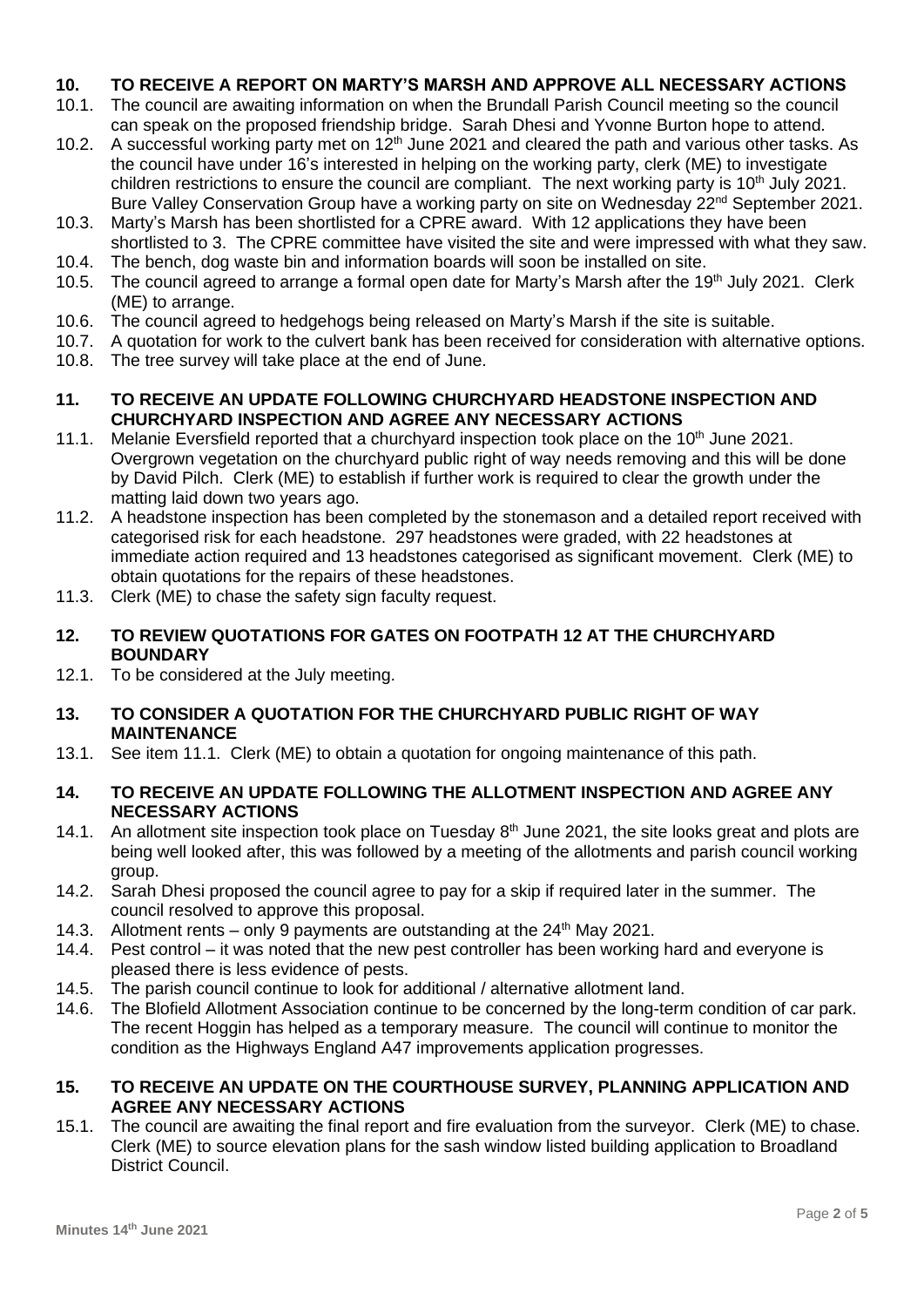## **16. TO RECEIVE AN UPDATE ON PARISH PARTNERSHIP BIDS AND AGREE ANY NECESSARY ACTIONS**

16.1. There are still many items outstanding on the village gateways project. In addition, the council are awaiting the timeline for the two new Parish Partnership projects. The council agreed to await further information before paying the 50% of the new projects.

# **17. TO APPROVE INVOICES FOR PAYMENT AND NOTE COUNCIL FUNDS**

- 17.1. Sarah Dhesi proposed (seconded by Paul Culley-Barber) the council approve all payments of vouchers #39 - #44 totalling £2,875.97 (see Appendix A). The council unanimously resolved to approve the proposal. Clerk (SO) to arrange payment.
- 17.2. The council noted the receipts list up to the 4 May 2021, vouchers #1 #15 (Appendix B) totalling £254,909.75.

## **18. TO NOTE THE INTERNAL AUDITOR'S REPORT AND RECOMMENDATIONS AND AGREE ANY NECESSARY ACTIONS**

18.1. The council noted the internal auditors report and comments.

# **19. TO APPROVE BLOFIELD PARISH COUNCIL ANNUAL FINANCIAL REPORT 2020/21**

19.1. Paul Culley-Barber proposed (seconded by Stuart Smith) the council approve the parish council annual financial report for 2020/21. The council unanimously resolved to approve this proposal.

#### **20. TO APPROVE THE 2020-21 ANNUAL GOVERNANCE STATEMENT**

20.1. Joseph Scholes proposed (seconded by Paul Culley-Barber) the council approve the 2020/21 Annual Governance Statement. The council unanimously resolved to approve this proposal.

#### **21. TO APPROVE THE 2020-21 STATEMENT OF ACCOUNTS**

21.1. Paul Culley-Barber proposed (seconded by Joseph Scholes) the council approve the 2020/21 Statement of Accounts. The council unanimously resolved to approve this proposal.

#### **22. TO CONSIDER URGENT TREE WORKS AT TOWN PIT POND**

22.1. The council are still awaiting the land registry information.

#### **23. TO CONSIDER A NUMBER OF PARISHIONER CONCERNS OF SPEEDING ON PEDHAM ROAD AND YARMOUTH ROAD AND AGREE ANY NECESSARY ACTIONS**

- 23.1. The council discussed speeding concerns within the parish. The council continue to do all they can to reduce speeding by using the SAM2 speed signs and submitting the data to the local police. The council desperately need more volunteers for the speed watch team to enable this team to operate regularly. The council agreed to go back to specific parishioners with an update, clerk (ME) to action.
- 23.2. The council agreed to send an attendee to the next police prioritisation meeting to raise speeding concerns and request more official speed checking within the parish too.

#### **24. TO REVIEW AND APPROVE DRAFT NEWSLETTER CONTENTS AND AGREE ANY NECESSARY ACTIONS**

24.1. The council unanimously resolved to approve the draft newsletter. Clerk (ME) to arrange publication and printing.

#### **25. TO AGREE THE RED LINE BOUNDARY FOR THE DIVISION OF THE OLD SCHOOL LAND**

25.1. The council resolve to approve the proposal. Clerk (ME) to arrange an urgent update meeting with NCC Childrens Services / Broadland District Council.

## **26. TO CONSIDER APPROACHING BLOFIELD FUEL CHARITY REGARDING PARISH ALLOTMENT LAND**

26.1. Following a brief discussion, Sarah Dhesi proposed (seconded by Joseph Scholes) the council approach the Blofield Fuel Charity to discuss if there is any possibility of renting some of their land for parish allotment land. The council resolved to approve this proposal.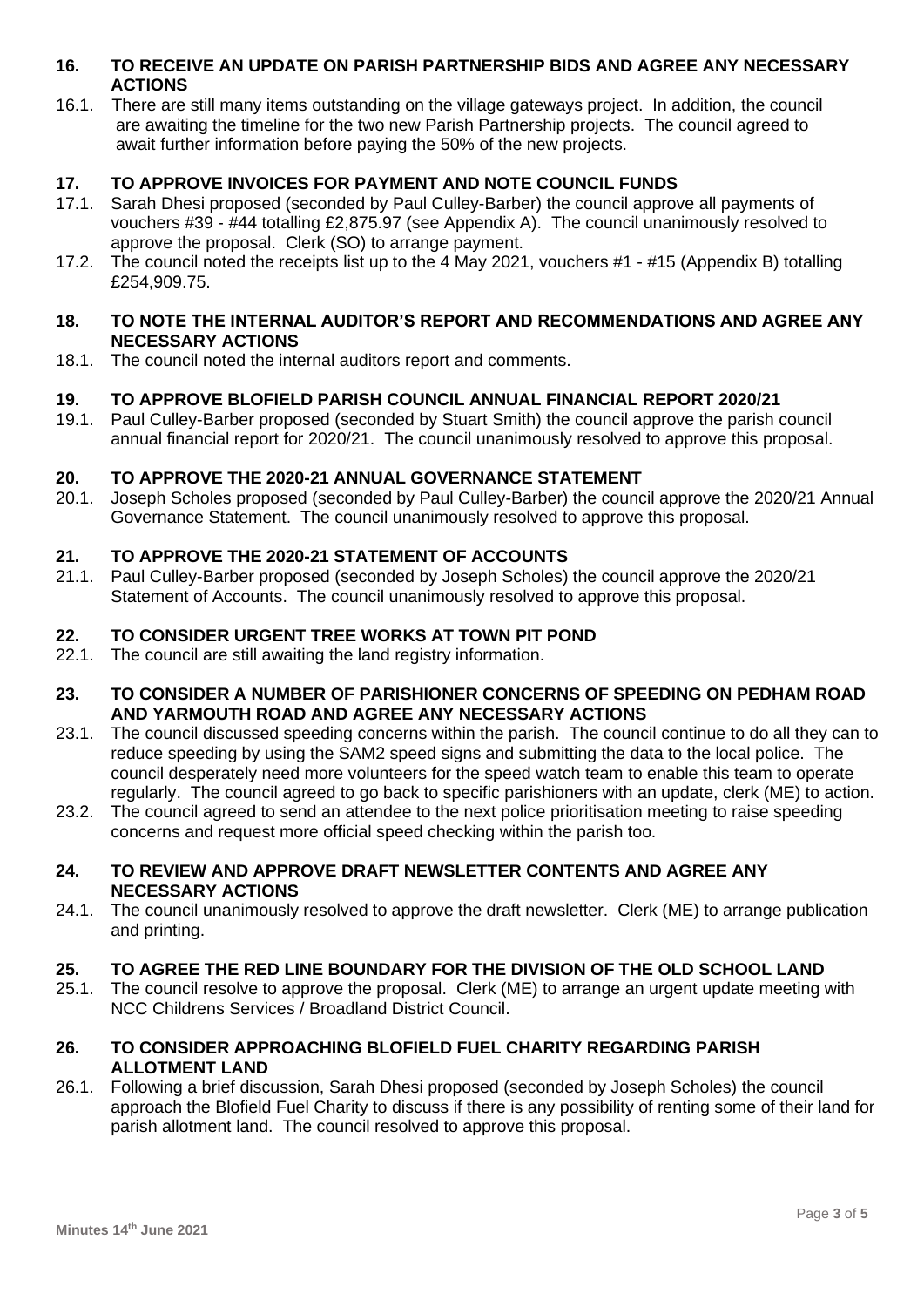# **27. TO RECEIVE AN UPDATE ON THE COMMUNITY PROJECT AND AGREE ANY NECESSARY ACTIONS**

- 27.1. Following feedback from the recent Margaret Harker Hall (MHH) committee meeting the working party suggest that the council request a meeting with the trustees of the MHH committee to assist with their understanding of the council decisions. In addition, the council should remind the MHH of the council's offer of £7,000 towards the small play equipment replacement. Stuart Smith made the proposal (seconded by Sarah Dhesi) and the council unanimously resolved to approve the proposal. Clerk (ME) to action.
- 27.2. Stuart Smith proposed (seconded by Sarah Dhesi) the council contact Heathlands Management Committee to discuss/meet with them to discuss the details of the Section 106 available to them. To discuss what this can be used for so they can proceed and plan a project and search for match funding grant opportunities. The council resolved to approve this proposal.
- 27.3. Stuart Smith proposed (seconded by Joseph Scholes) the council start to investigate (through visits/initial company contacts) new play equipment for the 'old school' site as this is envisaged to be a significant part of the this 'new hub'. In addition, the working group should visit 2-4 halls for ideas, inspiration and size comparisons. The council unanimously resolved to approve this proposal.
- 27.4. The council unanimously resolved to contact Broadland District Council / NCC Children's Services to understand a timeline for the new school and arrange a meeting for an update.

## **28. TO RECEIVE AN UPDATE FROM BLOFIELD DOCTORS SURGERY AND AGREE ANY NECESSARY ACTIONS**

28.1. The council have not received an update from the surgery to date.

*Stella Shackle left the meeting.*

## **29. TO RECEIVE AN UPDATE ON WYNGATES LAND CUTTING AND REVIEW QUOTATIONS FOR THIS WORK**

- 29.1. The council noted the quotations from Garden Guardian for Area 1 (£665+VAT 511m<sup>2</sup>) and Area 2 (£810 – 498m<sup>2</sup>) within the Wyngates development. In addition, the council noted that Garden Guardian have been unable to quote for the larger area of Wyngates land as this has not yet been finished for hand over.
- 29.2. Paul Culley-Barber proposed (seconded by Sarah Dhesi) the council agree to £100 for one weedkiller treatment around the bases of the 12 new village signs. The council unanimously resolved to approve this proposal. The old signage will be removed, so this does not require treatment. Clerk (ME) to action.

*Stuart Smith proposed (seconded by Paul Culley-Barber) the council extend the meeting beyond 10pm in order to complete the agenda and suspend standing order item 3w. The council unanimously resolved to approve this proposal.*

# **30. TO RECEIVE AN UPDATE FROM THE RECENT MARGARET HARKER HALL MEETING AND AGREE A MEETING WITH THE MHH TRUSTEES**

30.1. See item 27.1 above.

# **31. TO NOTE THE SCHEDULED DATES FOR THE FOOTPATH WALKS**

- 31.1. Parish Footpath Walks to walk the Parish Public Rights of Way are planned for July:
	- Blofield Heath Meeting at Heathlands at 18:30 on Thursday 1st July
	- Blofield Meeting at the Courthouse at 18:30 on Thursday 8th July.

# **32. TO CONSIDER AN APPLICATION TO THE 'GREENING OUR COMMUNITIES FUND'**

32.1. It was agreed to forward this information onto the village halls / community groups in the parish. Clerk (ME) to action.

# **33. TO RECEIVE THE CLERK'S REPORT & CORRESPONDENCE**

33.1. We have received a communication from a parishioner concerned about speeding in the parish and requesting some SAM2 Speed sign data from specific locations. This is open to the public and the council agreed to publish this on the council website going forward. Clerk (ME) to action.